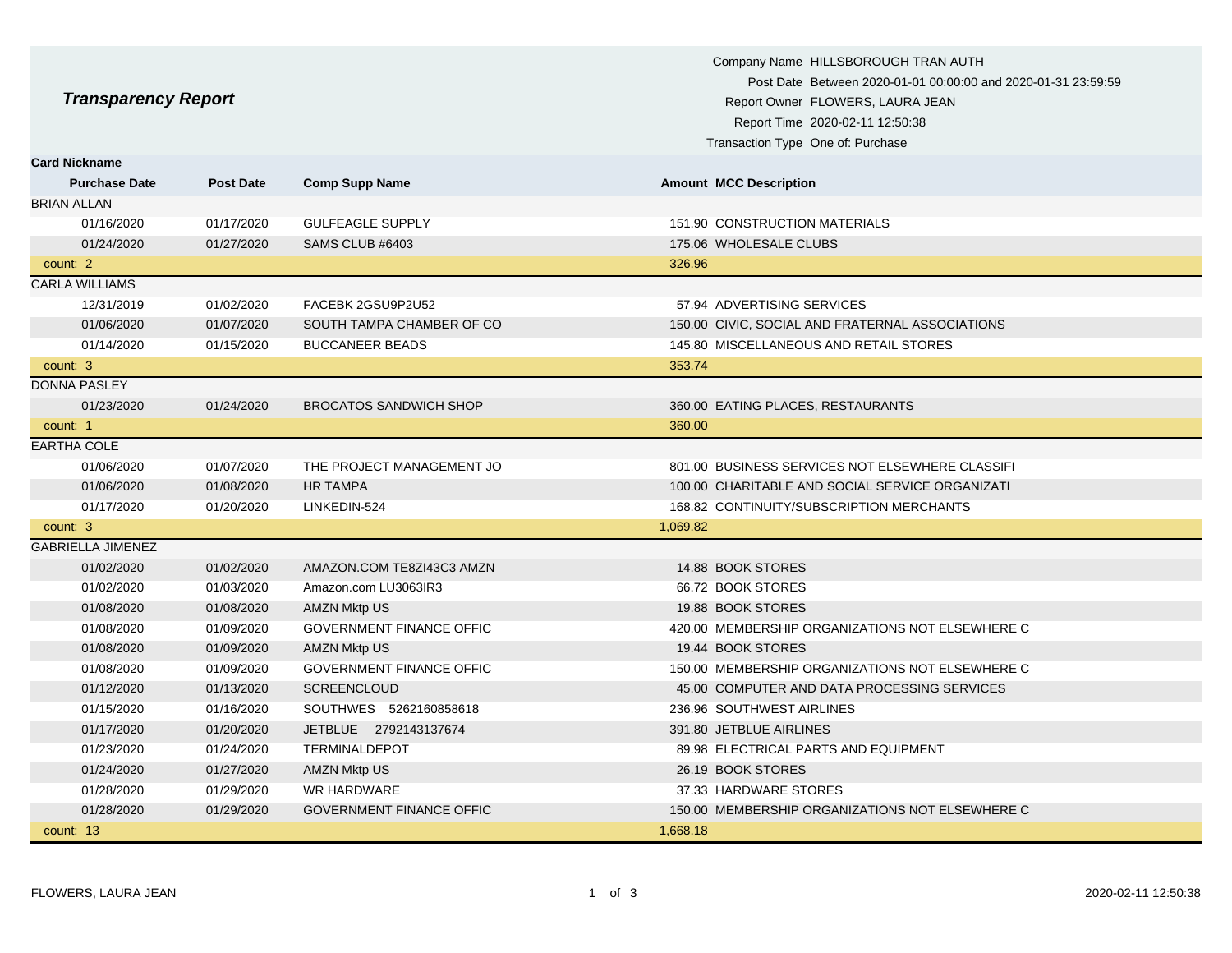| <b>Card Nickname</b>  |                  |                                |                                                    |
|-----------------------|------------------|--------------------------------|----------------------------------------------------|
| <b>Purchase Date</b>  | <b>Post Date</b> | <b>Comp Supp Name</b>          | <b>Amount MCC Description</b>                      |
| <b>JUDY HAYS-EVON</b> |                  |                                |                                                    |
| 01/09/2020            | 01/13/2020       | OFFICE FURNITURE               | 1,803.53 COMMERCIAL FURNITURE                      |
| count: 1              |                  |                                | 1,803.53                                           |
| <b>MARTHA OCASIO</b>  |                  |                                |                                                    |
| 01/04/2020            | 01/06/2020       | Amazon.com CG9XL5C43           | 32.86 BOOK STORES                                  |
| 01/06/2020            | 01/07/2020       | THE BUSINESS JOURNALS          | 150.00 PROFESSIONAL SERVICES NOT ELSEWHERE CLAS    |
| 01/16/2020            | 01/17/2020       | <b>PUBLIX #1549</b>            | 83.50 GROCERY STORES, SUPERMARKETS                 |
| 01/24/2020            | 01/27/2020       | SMK SURVEYMONKEY.COM           | 916.26 CONTINUITY/SUBSCRIPTION MERCHANTS           |
| count: 4              |                  |                                | 1,182.62                                           |
| TIANA HAWKINS         |                  |                                |                                                    |
| 01/17/2020            | 01/20/2020       | <b>AMZN Mktp US</b>            | 34.61 BOOK STORES                                  |
| count: 1              |                  |                                | 34.61                                              |
| <b>TINA PRIETO</b>    |                  |                                |                                                    |
| 12/31/2019            | 01/02/2020       | DEELAT.COM                     | 578.88 MISCELLANEOUS AND RETAIL STORES             |
| 12/31/2019            | 01/02/2020       | DEELAT.COM                     | 7,345.56 MISCELLANEOUS AND RETAIL STORES           |
| 01/07/2020            | 01/09/2020       | <b>XTREME POWER SPORTS</b>     | 1,797.84 MOTORCYCLE DEALERS                        |
| 01/16/2020            | 01/17/2020       | <b>TAMPA BAY AREA CHAPTER</b>  | 35.00 MEMBERSHIP ORGANIZATIONS NOT ELSEWHERE C     |
| 01/16/2020            | 01/20/2020       | NATIONAL INSITUTE OF GOVE      | 640.00 MEMBERSHIP ORGANIZATIONS NOT ELSEWHERE C    |
| 01/19/2020            | 01/21/2020       | PODS#1                         | 164.99 PUBLIC WAREHOUSING-FARM PROD, REFRIDGERAT   |
| 01/22/2020            | 01/23/2020       | TAGS4LESS TAGS                 | 165.85 MISCELLANEOUS PUBLISHING & PRINTING         |
| 01/22/2020            | 01/24/2020       | <b>RICE INTERMODAL</b>         | 7,530.00 PUBLIC WAREHOUSING-FARM PROD, REFRIDGERAT |
| count: 8              |                  |                                | 18,258.12                                          |
| YOLANDA JENNINGS      |                  |                                |                                                    |
| 01/03/2020            | 01/06/2020       | <b>COMTO</b>                   | 125.00 MEMBERSHIP ORGANIZATIONS NOT ELSEWHERE C    |
| 01/07/2020            | 01/08/2020       | WINN DIXIE #2441               | 100.00 GROCERY STORES, SUPERMARKETS                |
| 01/08/2020            | 01/09/2020       | PAYPAL TAMPABAYPAR             | 19.50 CIVIC, SOCIAL AND FRATERNAL ASSOCIATIONS     |
| 01/08/2020            | 01/09/2020       | PAYPAL TAMPABAYPAR             | 19.50 CIVIC, SOCIAL AND FRATERNAL ASSOCIATIONS     |
| 01/10/2020            | 01/13/2020       | THE TAMPA CLUB                 | 104.00 MEMBERSHIP CLUBS. (SPORTS, RECREATION, ATHL |
| 01/13/2020            | 01/14/2020       | <b>GREATER TAMPA CHAMBER</b>   | 35.00 CIVIC, SOCIAL AND FRATERNAL ASSOCIATIONS     |
| 01/15/2020            | 01/16/2020       | <b>CARE PROMOTIONS</b>         | 1,134.56 NON-DURABLE GOODS NOT ELSEWHERE CLASSIFI  |
| 01/18/2020            | 01/20/2020       | <b>EIG ConstantContact.com</b> | 125.00 CONTINUITY/SUBSCRIPTION MERCHANTS           |
| 01/21/2020            | 01/22/2020       | <b>ALOFT</b>                   | 169.00 ALOFT                                       |
| 01/21/2020            | 01/22/2020       | <b>ALOFT</b>                   | 169.00 ALOFT                                       |
| 01/21/2020            | 01/22/2020       | <b>ALOFT</b>                   | 169.00 ALOFT                                       |
| 01/29/2020            | 01/29/2020       | <b>AMZN Mktp US</b>            | 29.99 BOOK STORES                                  |
| 01/30/2020            | 01/31/2020       | SOCIETYFORHUMANRESOURCE        | 219.00 PROFESSIONAL SERVICES NOT ELSEWHERE CLAS    |
| count: 13             |                  |                                | 2,418.55                                           |